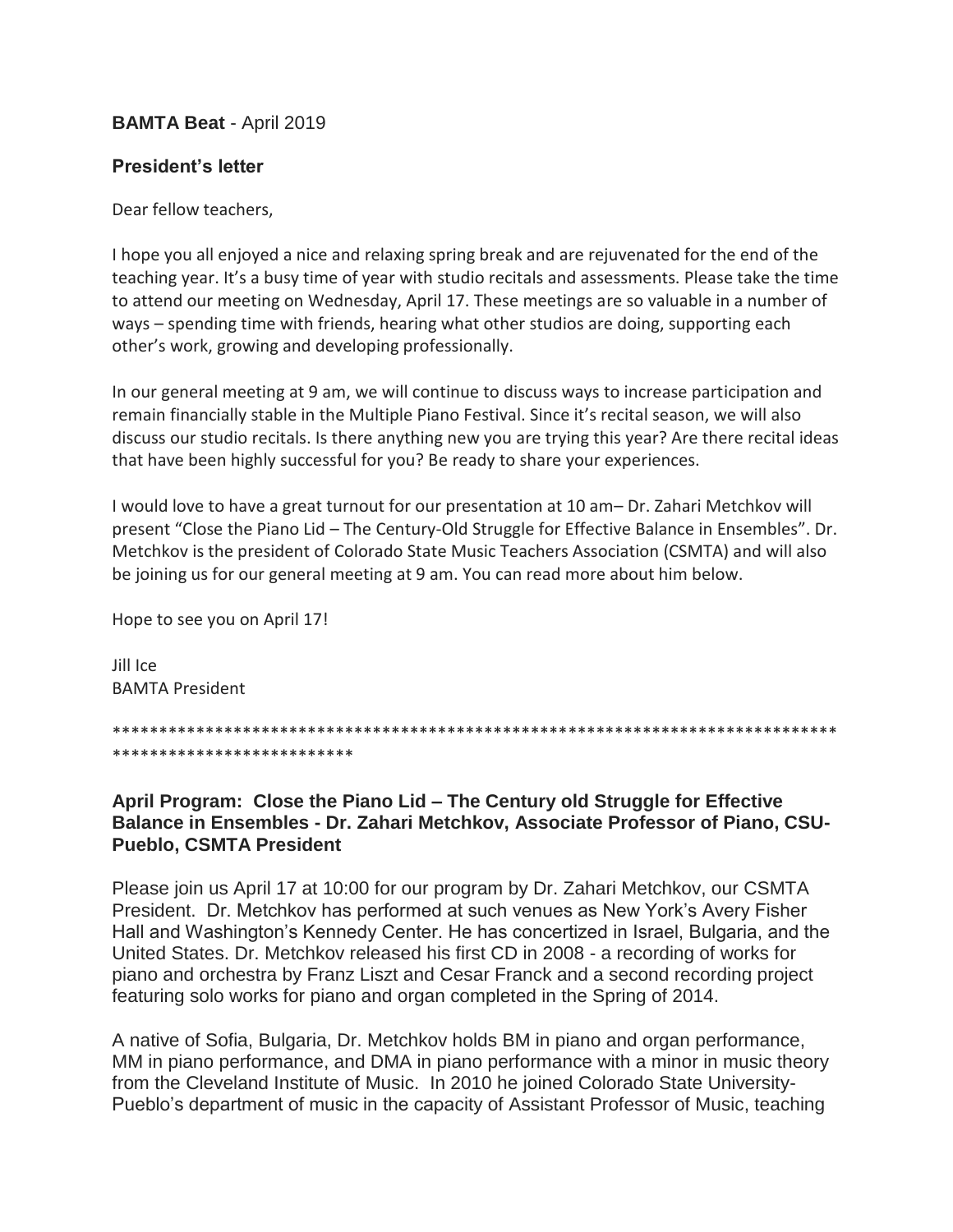applied piano, piano related courses, as well as music theory. He was the 2013 recipient of the CSU-Pueblo's Outstanding Service and Transformative Leadership Award and the 2014 recipient of CHASS Outstanding Faculty of the Year. Dr. Metchkov has also taught at the Cleveland Institute of Music as well as Youngstown State University.

\*\*\*\*\*\*\*\*\*\*\*\*\*\*\*\*\*\*\*\*\*\*\*\*\*\*\*\*

#### **Achievement Day**

Our annual Achievement Day will be held on **Saturday, May 11th** at CU's music building. The deadline to register students is Tuesday, April 9th, "arrived" not "postmarked." In this event, students perform two solo pieces and do two to five options. Options include theory test, ear training test, sight reading, improvisation, performance on a second instrument, collaborative performance, art/construction project, etc. Students can participate as a regular participant or a super achiever candidate. SA candidates who successfully achieved the goal will earn the super achiever medals. We follow CSMTA's guideline and administer the tests and run the event. This event is a very motivating, and inspiring one for both teachers and students. All the materials for teachers are posted in BAMTA's website. Please note that, this year, the part of the music building is under construction. We may hear some construction noises during our event. If you have any questions, please feel free to contact the chair.

Harumi Shiraishi Achievement Day Chair

\*\*\*\*\*\*\*\*\*\*\*\*\*\*\*\*\*\*\*\*\*\*\*\*\*\*\*\*\*

The Outstanding High School Senior Award is presented each year to a student of a BAMTA teacher who has exhibited talent and enthusiasm in their musical activities. April 17, 2019 is the deadline this year. A letter of recommendation from the teacher, and the student's qualifications may be mailed (3350 Loyola Ct., Boulder, 80305), emailed (cappri@gmail.com), or delivered to Richard Capp at the April 17 BAMTA meeting

\*\*\*\*\*\*\*\*\*\*\*\*\*\*\*

### **Student Scholarships**

BAMTA is pleased to announce that scholarship funds will be available to students this year. The scholarship target amount is \$400, although the scholarship committee has the latitude to award more or less depending on circumstances and available funds. The Multiple Piano Festival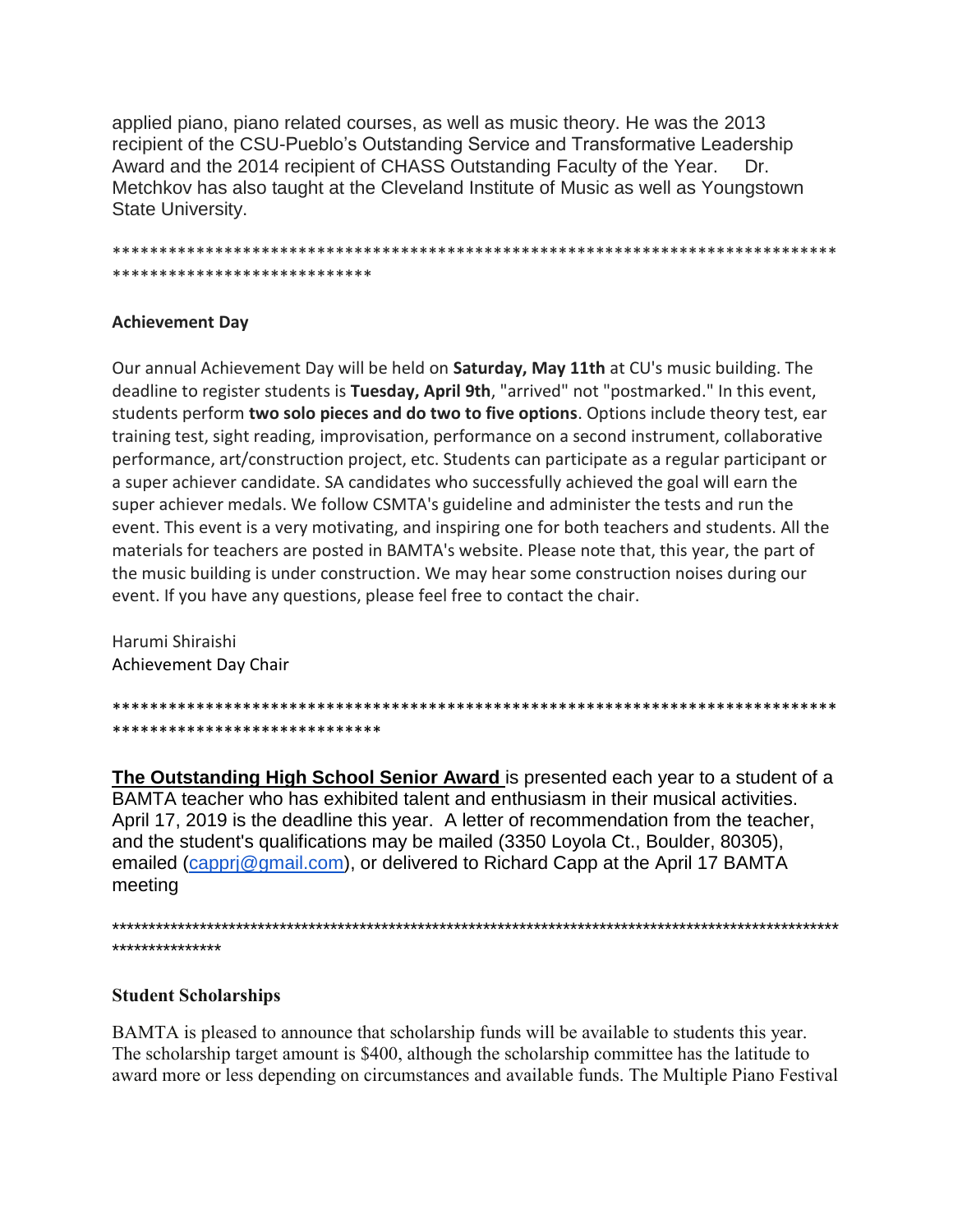is the source of our scholarship funds. The scholarship money will be paid directly to each student's teacher and applied toward tuition for the fall semester.

The scholarship application can be downloaded from the bamta.org website. Applications consist of a financial statement submitted by student's parents, a computer file, CD or DVD of the student performing 3 solo repertoire pieces, and a letter of recommendation from the teacher. Applications must be sent by June 1 to Mitzi Babb (7248 Petursdale Ct., Boulder, CO 80301). Winners will be notified by June 30.

## **BAMTA members currently accepting students**

Amy Briggs is currently accepting new students.

Her website is http://www.amybriggspiano.com, and on Nextdoor her business page is https://nextdoor.com/pages/amy-briggs-piano-boulder-co/.

Amy was featured on: Centennial Sounds with Brad Turner, focusing on the piano etudes of David Rakowski and her recordings of them for Bridge Records. For the podcast she performed 5 of the etudes in the Denver CPR studios. See the link below. www.cpr.org/classical/story/the-challenges-and-rewards-of-david-rakowskis-100-pianoetudes

# **Regis University Piano Scholarship competition**

For the first time, Regis University is offering up-to-a full tuition scholarship, through a Piano Scholarship Competition! Regis University, a small Jesuit liberal arts college in Northwest Denver is offering its first Piano Scholarship Competition on Nov 1-3, 2019.

The finalists will compete for a chance at up-to-a full tuition scholarship to Regis University, for the liberal arts/science degree program of their choice. Additional 2nd and 3rd place scholarships will be awarded.

Competitors must be high school seniors in Fall of 2019.

We are very excited to showcase those talented and creative pianists by helping them realize their dreams through the pursuit of their musical achievements.

If you have any students who may be interested, please email music competition@regis.edu or visit www.regis.edu/pianocompetition for info and application.

\*\*\*\*\*\*\*\*\*\*\*\*\*\*\*\*\*\*\*\*\*\*\*\*\*\*\*\*\*\*\*\*\*\*\*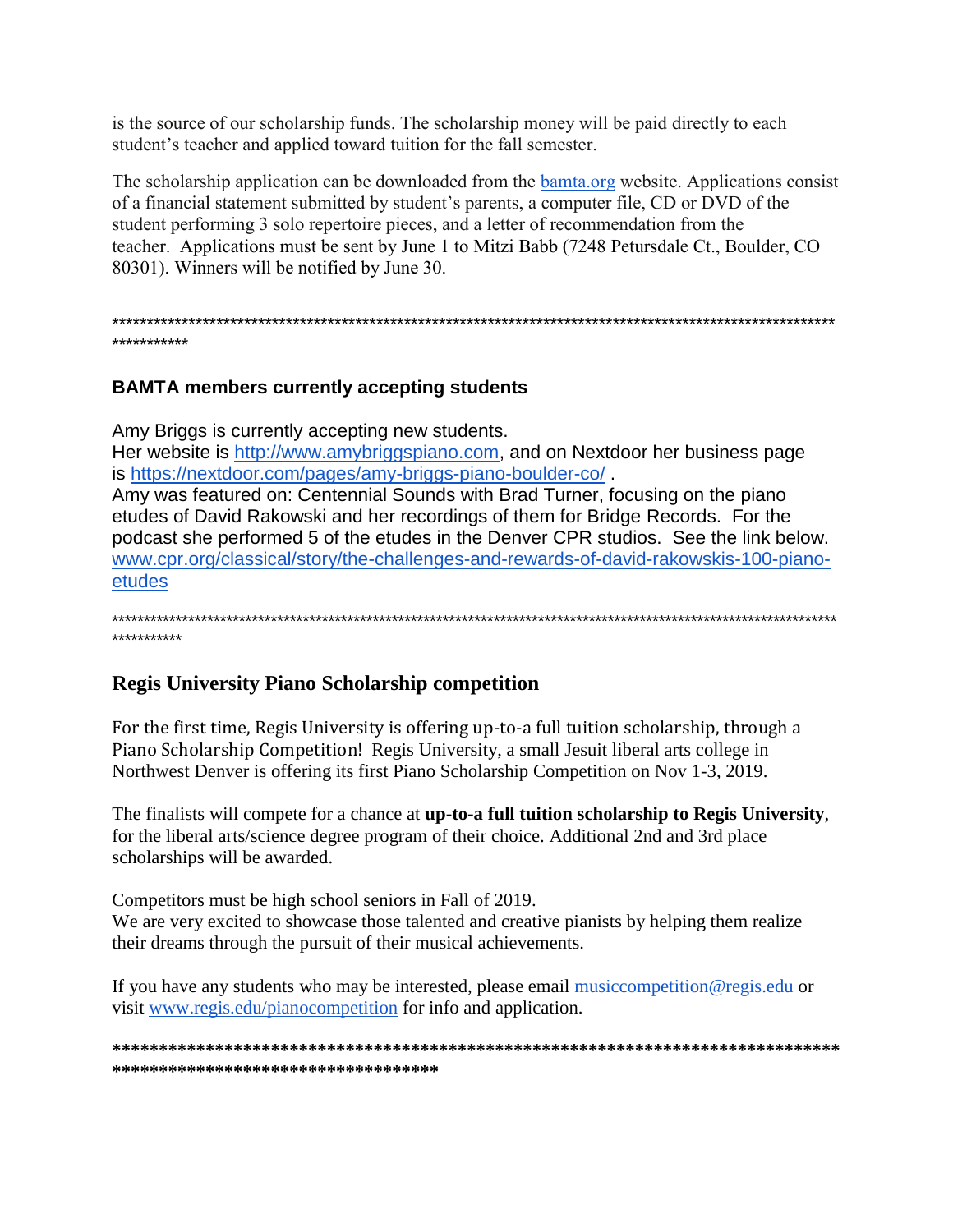#### **Donations requested for a Longmont Performing Arts/Convention Center Complex Feasibility Study**

Jill Harrison, the Longmont Performing Arts Initiative Development Committee Chairperson, would like to share this exciting news.

In February LPAI, which is made up of 6 of Longmont's major non-profit performing arts groups, entered into a memorandum of Understanding (MOU) with the City of Longmont and 5 of Longmont's major economic groups to jointly fund a feasibility study for a new performing arts/convention center complex. This study is essential to move forward with the project. LPAI committed to paying for 50% of the cost of the feasibility study, which will not exceed \$75,000. Request for Proposals have been sent to potential consulting companies and they have already been crafting their responses. We anticipate selecting a consulting company by April 15, 2019 and the study should be completed by June 1, 2019, so LPAI needs to act fast to take advantage of the groundswell of support for this project. Specifically, we need to raise \$75,000 by June 1st to fulfill our financial commitment. To date we have raised \$21,700 which includes contributions from all 6 of the LPAI member organizations.

We are looking for members of the community to contribute toward the cost of the feasibility study. Your tax-deductible gift through the designated "Friends of the Longmont Cultural and Performing Art Center Fund" at the Longmont Community Foundation [\(LongmontFoundation.org\)](http://longmontfoundation.org/) will help us build a performing arts/convention center that will "Make the Arts Come Alive" in our region.

This is an opportunity to build something that will not only enrich our community now, but for years to come. We anticipate that this facility will not only support the flourishing performing arts community in our area, but will also attract regionally and nationally known performers. Gifts of all amounts are appreciated, and special recognition will be granted to those who give \$1000 or more. We hope you will share this information with your colleagues in BAMTA and the Federated Music Teachers Association and financially support this endeavor.

Please contact me with any questions and thank you in advance for your support.

Jill Harrison

Chair, LPAI Development Committee

303-588-0848 [jillforhealth@comcast.net](mailto:jillforhealth@comcast.net)

\*\*\*\*\*\*\*\*\*\*\*\*\*\*\*\*\*\*\*\*\*\*\*\*\*\*\*\*\*\*\*\*\*\*\*\*\*\*\*\*\*\*\*\*\*\*\*\*\*\*\*\*\*\*\*\*\*\*\*\*\*\*\*\*\*\*\*\*\*\*\*\*\*\*\*\*\*\*\*\*\*\*\*\*\*\*\*\*\*\*\*\*\*\*\*\*\*\*\*\* \*\*\*\*\*\*\*\*\*\*\*\*

### **CU Bolder High School Summer Music Academy**

This summer, the dates of the Academy are June 16-21, all piano events will be held at the Imig Music Building on the beautiful CU Boulder campus. The piano program at the High School